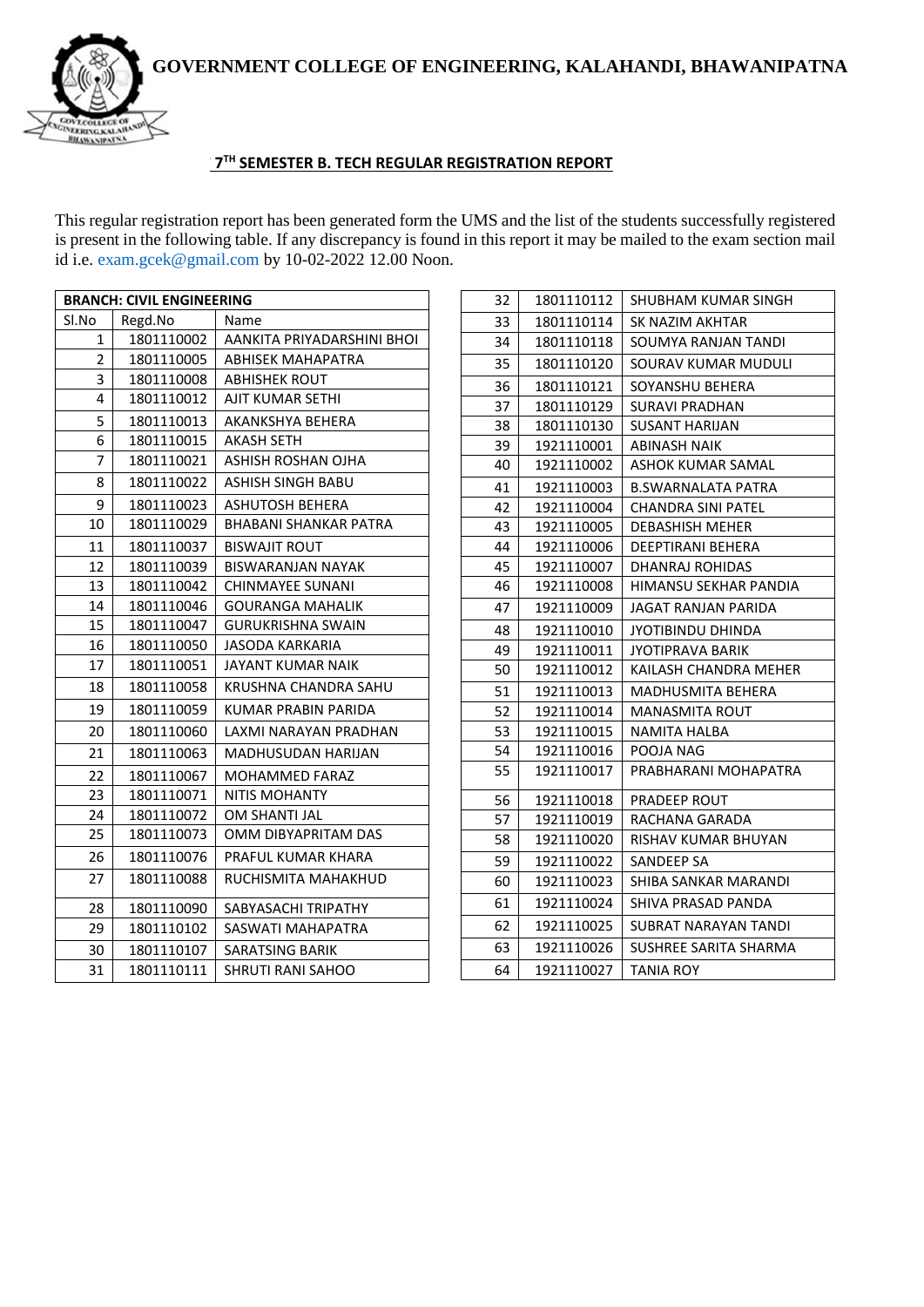

## **BRANCH: COMPUTER SCIENCE & ENGINEERING**

| Sl.No          | Regd. No.  | Name                     |  |  |
|----------------|------------|--------------------------|--|--|
| 1              | 1801110006 | <b>ABHISEKH BISOYI</b>   |  |  |
| $\overline{2}$ | 1801110007 | ABHISEKH NANDA           |  |  |
| 3              | 1801110010 | ADITYA BRAHMA            |  |  |
| 4              | 1801110018 | <b>AMARTYA MEHER</b>     |  |  |
| 5              | 1801110020 | <b>ANUBHAV SETHI</b>     |  |  |
| 6              | 1801110024 | <b>ASHUTOSH JENA</b>     |  |  |
| 7              | 1801110026 | ASHUTOSH RANA            |  |  |
| 8              | 1801110027 | AYUSMAN PARIDA           |  |  |
| 9              | 1801110028 | <b>BABITA PRADHAN</b>    |  |  |
| 10             | 1801110030 | <b>BHUPENDRA MAJHI</b>   |  |  |
| 11             | 1801110031 | <b>BIBHUTI MAJHI</b>     |  |  |
| 12             | 1801110035 | <b>BISHNU NARAYAN</b>    |  |  |
|                |            | PRADHAN                  |  |  |
| 13             | 1801110036 | <b>BISMAY KUMAR RANA</b> |  |  |
| 14             | 1801110038 | <b>BISWARANJAN BAL</b>   |  |  |
| 15             | 1801110048 | JANMEJAY SAHOO           |  |  |
| 16             | 1801110049 | <b>JASMINE PARWEEN</b>   |  |  |
| 17             | 1801110052 | <b>JAYANTA BANIK</b>     |  |  |
| 18             | 1801110053 | JEEBAN KUMAR SETHI       |  |  |
| 19             | 1801110061 | <b>MADHURI MISHRA</b>    |  |  |
| 20             | 1801110062 | <b>MADHUSMITA NATH</b>   |  |  |
| 21             | 1801110065 | <b>MANAS RANJAN DASH</b> |  |  |
| 22             | 1801110074 | PIYUSH KARMAKAR          |  |  |
| 23             | 1801110080 | RAJANIKANTA MALLIK       |  |  |
| 24             | 1801110084 | RENUKA MAJHI             |  |  |
| 25             | 1801110085 | <b>ROHAN SINHA</b>       |  |  |
| 26             | 1801110087 | ROHITANSU PRADHAN        |  |  |
| 27             | 1801110091 | SAHISHTA PARBIN          |  |  |

| 28 | 1801110093 | <b>SAMBIT DAS</b>         |  |
|----|------------|---------------------------|--|
| 29 | 1801110094 | SAMBIT KUMAR BEHERA       |  |
| 30 | 1801110095 | <b>SAMIKSHYA THAKUR</b>   |  |
| 31 | 1801110096 | SANGRAM BEHERA            |  |
| 32 | 1801110099 | SANTOSH KUMAR SWAIN       |  |
| 33 | 1801110100 | SARBESWAR PRADHAN         |  |
| 34 | 1801110101 | SARTHAK BISWAL            |  |
| 35 | 1801110103 | SASWATI PADHI             |  |
| 36 | 1801110108 | SHATABDI PANDA            |  |
| 37 | 1801110109 | <b>SHIV SHANKAR SAHOO</b> |  |
| 38 | 1801110115 | SNEHALATA MAHARANA        |  |
| 39 | 1801110117 | SONALI SAISMITA SAMAL     |  |
| 40 | 1801110124 | <b>SUBHAM JENA</b>        |  |
| 41 | 1801110131 | SUSHMITA PRADHAN          |  |
| 42 | 1801110134 | SWAYANSHU PATI            |  |
| 43 | 1801110135 | <b>VICKY SHARMA</b>       |  |
| 44 | 1921110028 | ADITYA KUMAR SWAIN        |  |
| 45 | 1921110029 | <b>BIJAY KUMAR BEHERA</b> |  |
| 46 | 1921110030 | <b>DEBI PRASAD PADHI</b>  |  |
| 47 | 1921110031 | DOLAGOBINDA ACHARY        |  |
| 48 | 1921110032 | GANGADHAR NAYAK           |  |
| 49 | 1921110033 | MALAYA PASAYAT            |  |
| 50 | 1921110034 | NIKITA NAIK               |  |
| 51 | 1921110035 | PRABHAT KUMAR RANA        |  |
| 52 | 1921110036 | <b>RAJESH MEHER</b>       |  |
| 53 | 1921110037 | RIMA MISHRA               |  |
| 54 | 1921110039 | SUCHISMITA SARANGI        |  |
| 55 | 1921110041 | VIVEK PANDA               |  |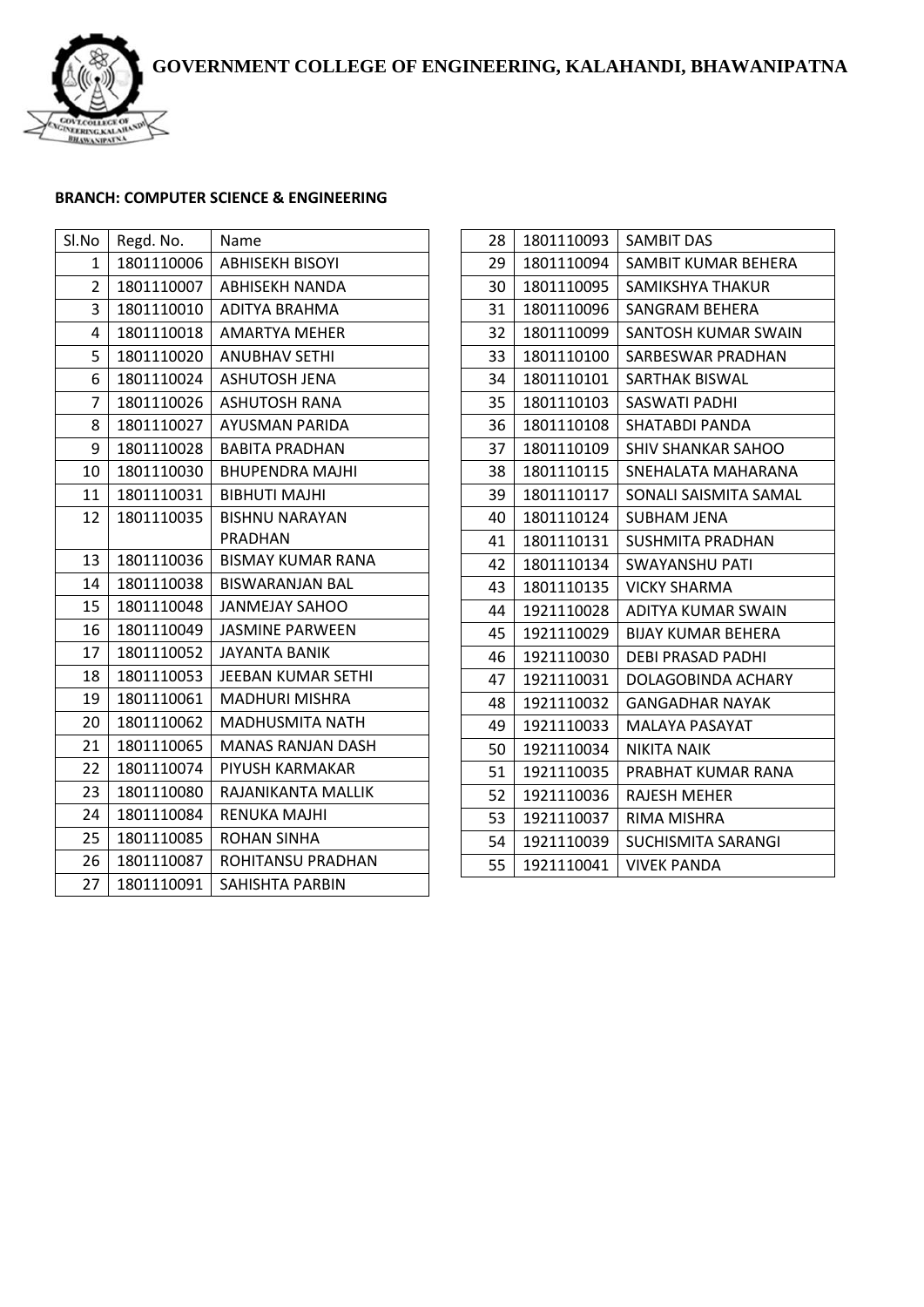**GOVERNMENT COLLEGE OF ENGINEERING, KALAHANDI, BHAWANIPATNA**



## **BRANCH: ELECTRICAL ENGINEERING**

| Sl.No | Regd. No.  | Name                       |  |  |
|-------|------------|----------------------------|--|--|
| 1     | 1801110004 | <b>ABHISEK BOHIDAR</b>     |  |  |
| 2     | 1801110009 | ABINASH DEHURI             |  |  |
| 3     | 1801110044 | DIBYADARSANA BEHERA        |  |  |
| 4     | 1801110054 | KALPATARU PATRA            |  |  |
| 5     | 1801110056 | KIRTI KAUSHIK SAHOO        |  |  |
| 6     | 1801110057 | <b>KRISHNA KUMAR</b>       |  |  |
| 7     | 1801110064 | MALAYA RANJAN NAYAK        |  |  |
| 8     | 1801110070 | NITESH KUMAR SINGH         |  |  |
| 9     | 1801110075 | PIYUSH MAHANA              |  |  |
| 10    | 1801110079 | PURUSOTTAM PATEL           |  |  |
| 11    | 1801110081 | RAJESH KUMAR BEHERA        |  |  |
| 12    | 1801110086 | <b>ROHIT GUPTA</b>         |  |  |
| 13    | 1801110106 | SATYAJIT BHUTIA            |  |  |
| 14    | 1801110122 | SUBHAKANT BHUE             |  |  |
| 15    | 1801110128 | <b>SURAJ PANDA</b>         |  |  |
| 16    | 1801110132 | <b>SWADHIN BUDA</b>        |  |  |
| 17    | 1921110042 | <b>ABINASH PRUSTY</b>      |  |  |
| 18    | 1921110043 | AKASH MAHAKHUD             |  |  |
| 19    | 1921110045 | AMIT KUMAR BEHERA          |  |  |
| 20    | 1921110046 | <b>ANKIT KUMAR MOHANTY</b> |  |  |
| 21    | 1921110047 | <b>BARUN KUMAR MOHANTA</b> |  |  |
| 22    | 1921110048 | <b>BASANTA KUMAR SAHOO</b> |  |  |
| 23    | 1921110049 | <b>BINAPANI SAHU</b>       |  |  |
| 24    | 1921110050 | <b>BIRENDRA BHUE</b>       |  |  |
| 25    | 1921110051 | <b>BISWAMBHARNATH SUNA</b> |  |  |
| 26    | 1921110052 | <b>BRAJA SUNDAR SAHOO</b>  |  |  |
| 27    | 1921110053 | CHINMAYA KUMAR             |  |  |
|       |            | <b>SAHOO</b>               |  |  |
| 28    | 1921110054 | DEBABRATA MAHANTA          |  |  |
| 29    | 1921110055 | DEBADARSHAN PANDA          |  |  |
| 30    | 1921110056 | DEZLINSAHU                 |  |  |
| 31    | 1921110057 | DIPTIRANI SAHOO            |  |  |
| 32    | 1921110058 | <b>GANESH CHANDRA</b>      |  |  |
|       |            | DANDSENA                   |  |  |
| 33    | 1921110060 | <b>HARAPRIYA MOHANTY</b>   |  |  |

| 34 | 1921110061 | <b>JAGADISH PRASAD</b>           |  |  |
|----|------------|----------------------------------|--|--|
|    |            | PRADHAN                          |  |  |
| 35 | 1921110062 | <b>KRUTIDIPTA MOHANTY</b>        |  |  |
| 36 | 1921110063 | <b>MANAS RANJAN BARICK</b>       |  |  |
| 37 | 1921110064 | PRASANTA KUMAR                   |  |  |
|    |            | MOHAPATRA                        |  |  |
| 38 | 1921110065 | PREMANANDA SAHOO                 |  |  |
| 39 | 1921110066 | PRITESH KUMAR SAHOO              |  |  |
| 40 | 1921110067 | RAJENDRA NATHA                   |  |  |
| 41 | 1921110068 | RAJESH KUMAR SAHOO               |  |  |
| 42 | 1921110069 | RAKESH KUMAR ROUT                |  |  |
| 43 | 1921110070 | RAMKRUSHNA ROUL                  |  |  |
| 44 | 1921110071 | RITESH RANJAN BEHERA             |  |  |
| 45 | 1921110072 | SAMBIT MISHRA                    |  |  |
| 46 | 1921110073 | SATYABRATA NAYAK                 |  |  |
| 47 | 1921110074 | SATYASHIBA ROUT                  |  |  |
| 48 | 1921110075 | SAUMYA RANJAN DASH               |  |  |
| 49 | 1921110076 | SAUMYARANJAN                     |  |  |
|    |            | RAUTARAY                         |  |  |
| 50 | 1921110077 | SNEHALATA BEHERA                 |  |  |
| 51 | 1921110078 | SRADHANSU                        |  |  |
|    |            | PRIYADARSAN DAS                  |  |  |
| 52 | 1921110079 | STITEEPRANGYA MALLIK             |  |  |
| 53 | 1921110080 | <b>SUDHI SUNDAR</b>              |  |  |
|    |            | MOHAPATRA                        |  |  |
| 54 | 1921110081 | <b>SUMIT KUMAR SUMAN</b>         |  |  |
| 55 | 1921110082 | SUNIL KUMAR SINGH                |  |  |
| 56 | 1921110083 | <b>SURAJ KUMAR BHUE</b>          |  |  |
| 57 | 1921110084 | SURAJ KUMAR                      |  |  |
|    |            | MOHARANA                         |  |  |
| 58 | 1921110085 | SURAJ KUMAR POLAI                |  |  |
| 59 | 1921110086 | SWAROOPA NANDINI                 |  |  |
| 60 |            | SAHOO                            |  |  |
|    | 1921110087 | TANMAY KISHORE<br><b>MOHANTA</b> |  |  |
| 61 | 1921110088 | UDIT NARAYAN BEHURIA             |  |  |
| 62 | 1921110176 | KANHU CHARAN GOUDA               |  |  |
|    |            |                                  |  |  |